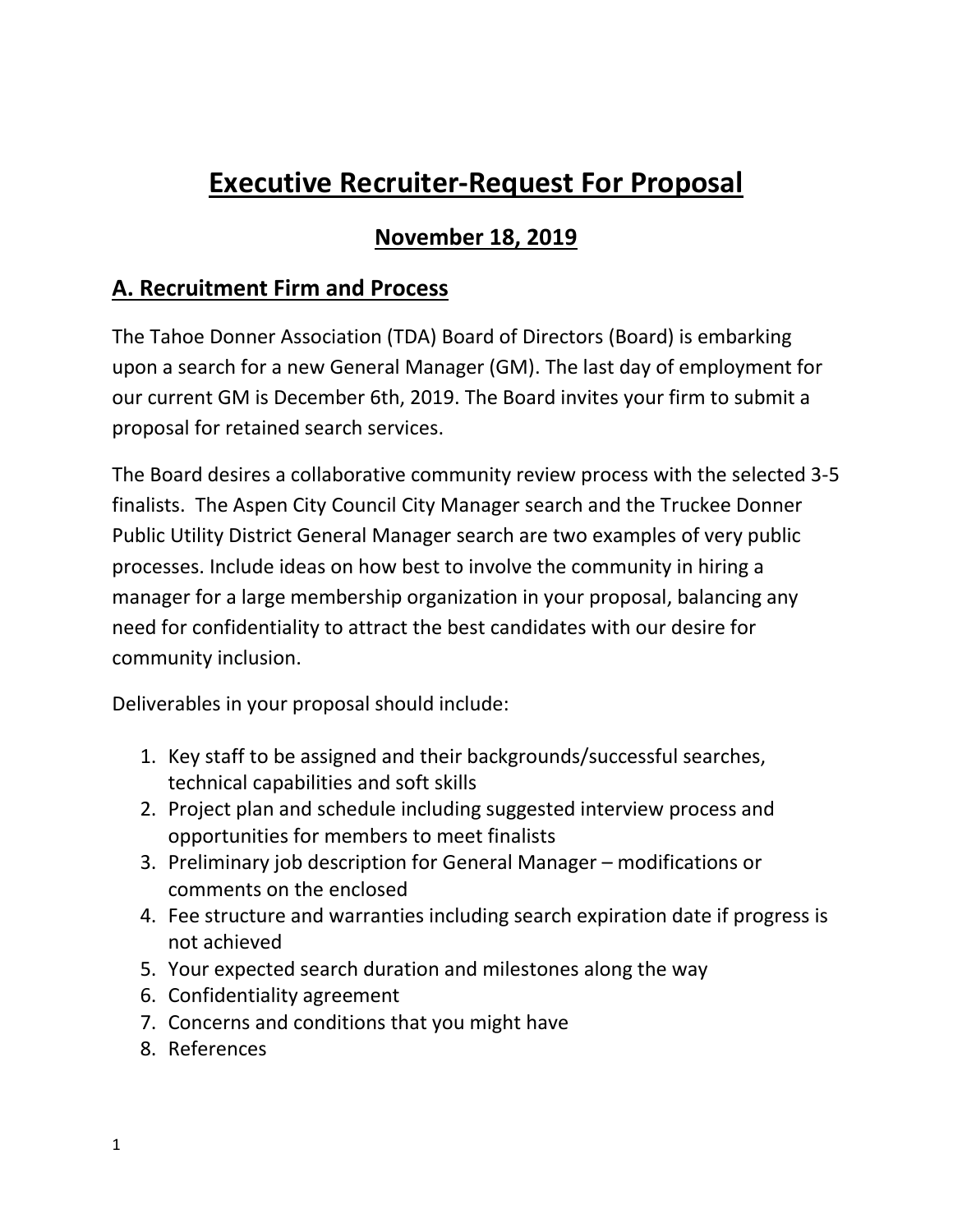The Board expects weekly written updates from the chosen recruiter. The Board also expects a full resume and references for each candidate and the reason the recruiter is recommending the candidate for consideration.

Please submit an electronic version of your proposal to Robin Bennett at [rbennett@tahoedonner.com](mailto:rbennett@tahoedonner.com) by 3 pm, Monday December 2, 2019.

Please be aware (1) we have an extensive website under the "Members" section of our website, [www.tahoedonner.com,](http://www.tahoedonner.com/) which will give you a detailed view of TDA ( may wish to review, (2) some of our Board members have not been involved in a retained executive search before, and (3) Some TDA employees, TDA members and local community residents may be applying.

Additional hot-links to specific information:

- [2018 Annual Repot](http://www.tahoedonner.com/wp-content/uploads/2019/04/TD_AnnualReport_2019_v2_WEB-spreads.pdf)
- [2019 Budget](http://www.tahoedonner.com/wp-content/uploads/2019/03/2019_BudgetReport_web1.pdf)
- Recent [Organizational Chart](https://www.tahoedonner.com/members/governance/board-of-directors/organizational-chart/)

### **B. Background on Tahoe Donner**

Tahoe Donner is one of America's larger homeowner's associations, with nearly 6,500 properties and 25,000 members enjoying over 7,300 acres in the Sierra Nevada Mountains. Approximately eighty five percent of the homes in Tahoe Donner are used as second homes, vacation rentals or long-term rentals.

Tahoe Donner is located in Truckee, California, 20 miles from Lake Tahoe and 40 miles from Reno, Nevada. Tahoe Donner is a Homeowners Association which operates a wide variety of recreational facilities – some of which are for members and their guests only, some open to the general public. These amenities can be explored in detail on the Tahoe Donner website – [www.tahoedonner.com.](http://www.tahoedonner.com/)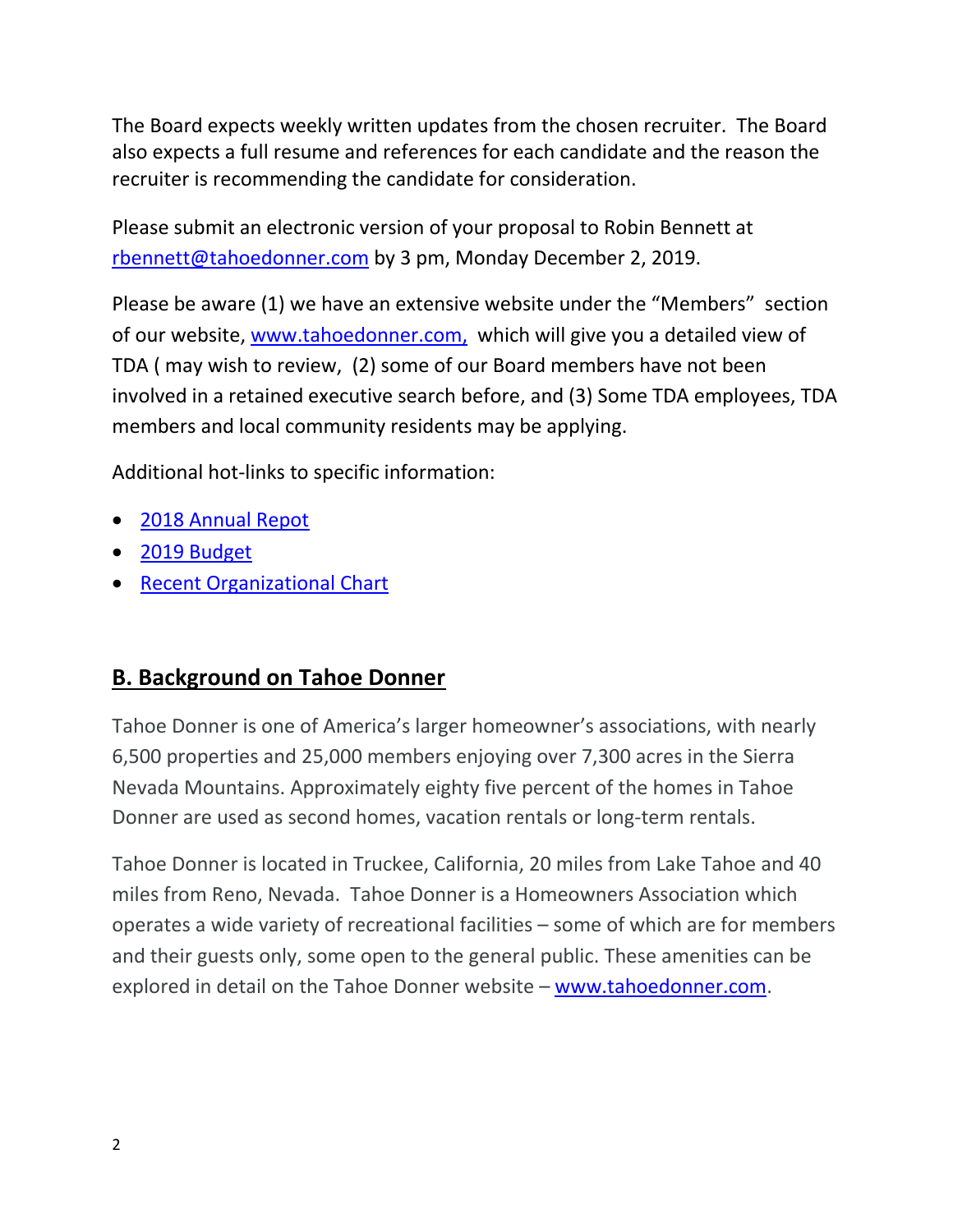Tahoe Donner is a vibrant and desirable mountain community, providing attractive and well-maintained facilities, events, programs, and leading customer service to its members, guests, and public, all while maintaining accessible and healthy natural surroundings.

Tahoe Donner is governed by a five-person Board of Directors that is elected for terms of three years on a staggered basis. The General Manager, who is responsible for the day to day operations of the Association, reports to the Board with the Board President as the designated liaison to the GM. The Association has a number of member committees including Covenants, Architectural Standards, Finance and General Plan. The members of these committees are approved by the Board and serve for two-year terms which may be renewed.

The General Manager is responsible for a balance sheet that represents \$62 million in fixed assets and includes restaurants, a golf course, a cross country ski and equestrian center, a beginners/intermediate ski hill, a recreation center, a tennis complex, 60 miles of trails, and an administration center to name a few of the more prominent assets. Property covers 7,300 acres including 4,000 acres of open space to manage for fire safety

Each owner currently contributes \$2,065 annually or approximately \$13 million dollars to support the Association which is in addition to fees charged for the use of certain amenities. Total operating costs approximate \$21 million annually while an additional \$7.5 million is contributed to reserves for replacement and development. In a typical year, amenities generate approximately \$13 million in revenue.

There are approximately 100 full time employees serving a range of functions from amenity operations to covenants and architectural standards enforcement. In addition, the Association relies heavily on seasonal employees which number 110 on a full-time-equivalent basis. Approximately 800 1099s are generated annually.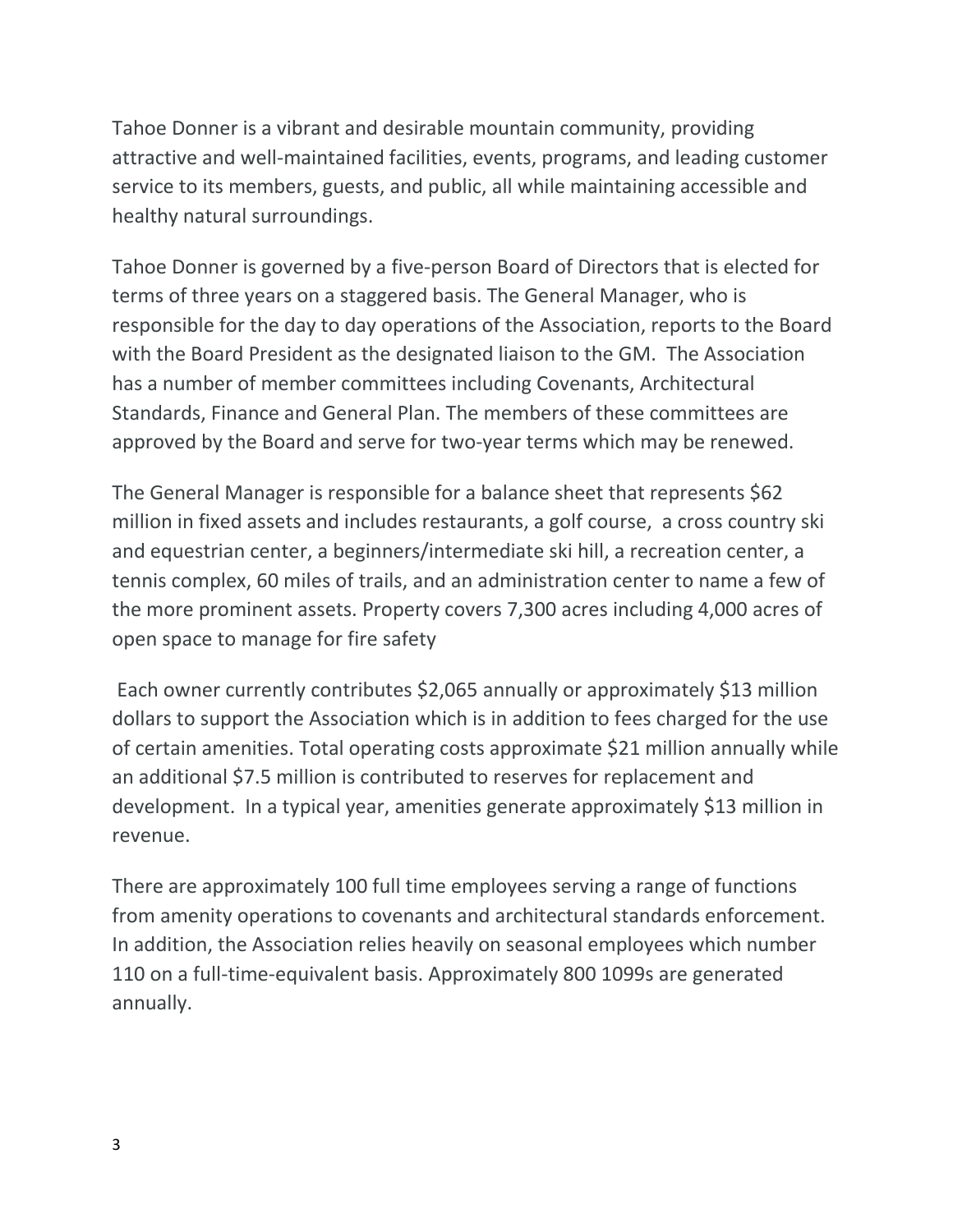### **C. Broad GM Position**

The new General Manager will be replacing an incumbent who had been in the role for the past ten years. As such, the new General Manager will need to be an experienced individual, able to operate in a diverse, member-owned environment. The new GM must possess strong interpersonal skills, team building skills, financial expertise and act with unquestionable integrity. The General Manager is responsible for the resources and assets of the Association including staff, Association facilities, and amenities. The selected individual will focus on the sustainability of Tahoe Donner given that it is approximately ninety percent built out. The new General Manager will have personal characteristics that include adaptability, being nimble and action oriented with a sense of urgency that minimizes bureaucratic concerns.

He/she will need to balance member service quality with the Association's financial structure while motivating the Association's employees within a seasonal environment. In addition, the new GM will need to comprehend and segment his/her focus within Tahoe Donner's two broad lines of business which 1) encompass the running of a homeowners association (HOA) and 2) the running of amenity type businesses. The new General Manager will hold the leadership team accountable for strategy execution and operational performance, and guides their individual professional development.

The GM is actively involved in the local community and builds strong relationships with local officials, businesses, members and the public overall.

Potential backgrounds would include pertinent advanced degree with large association, private club, resort management, nonprofit or town management experience – Tahoe Donner has characteristics of each of these organizationtypes. It is likely that the future incumbent will have served in a variety of leadership roles over the past 10-15 years and is open minded. Experience with longer-term development related projects is a plus as are skill sets related to governance, strategy, financial accountability and project execution.

## **(See attachment for a preliminary Job Description that will be further refined with the input from the search firm)**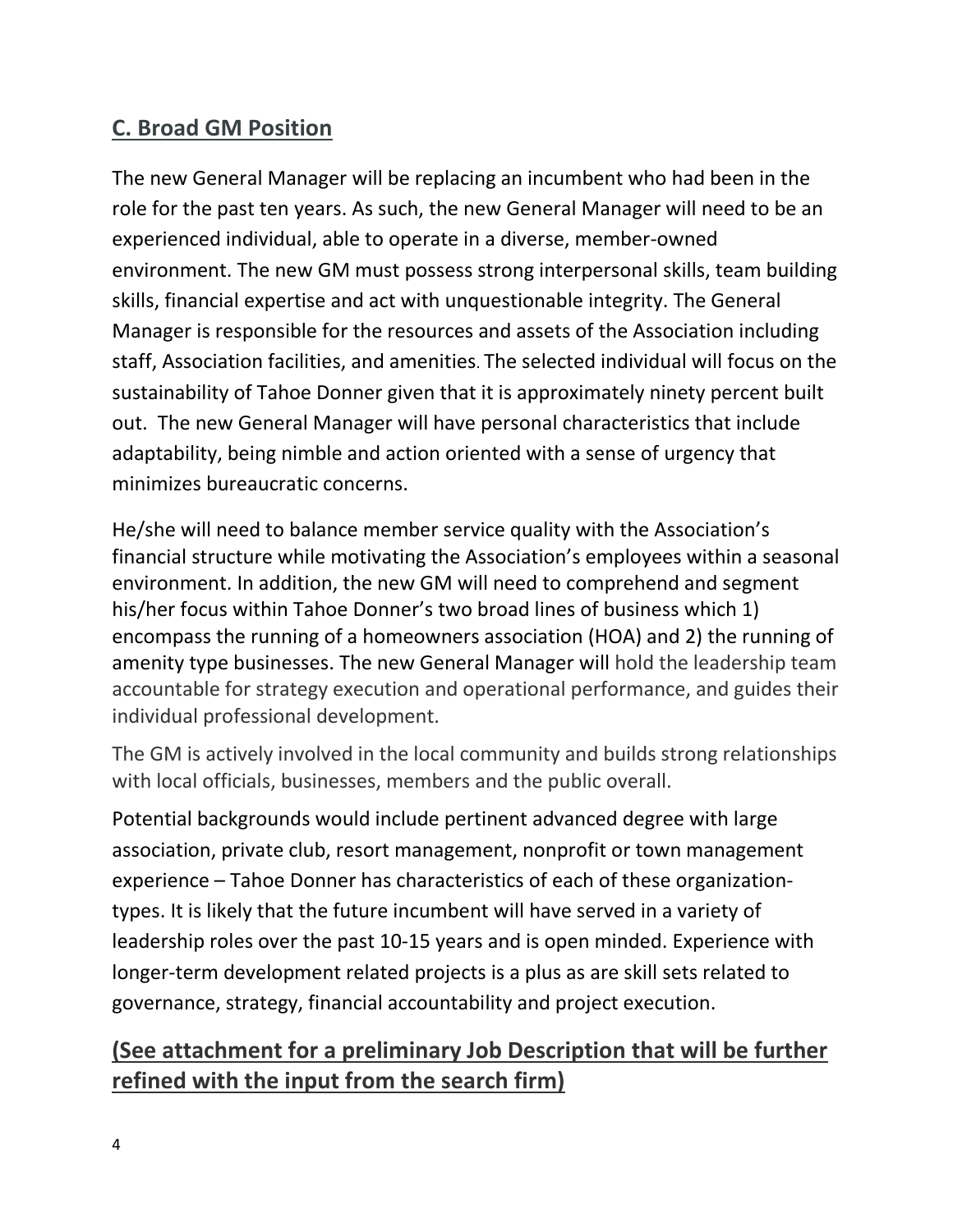### **D. Compensation**

The salary for this position is open and is intended to be competitive with similar types of senior roles and will include an annual bonus based on overall performance. Tahoe Donner offers a comprehensive benefits package including medical, dental and vision plans; a 401k employer match; and paid vacations, holidays, and sick time.

It would be the Board's preference for the chosen individual to reside in Tahoe Donner and a relocation package may be offered.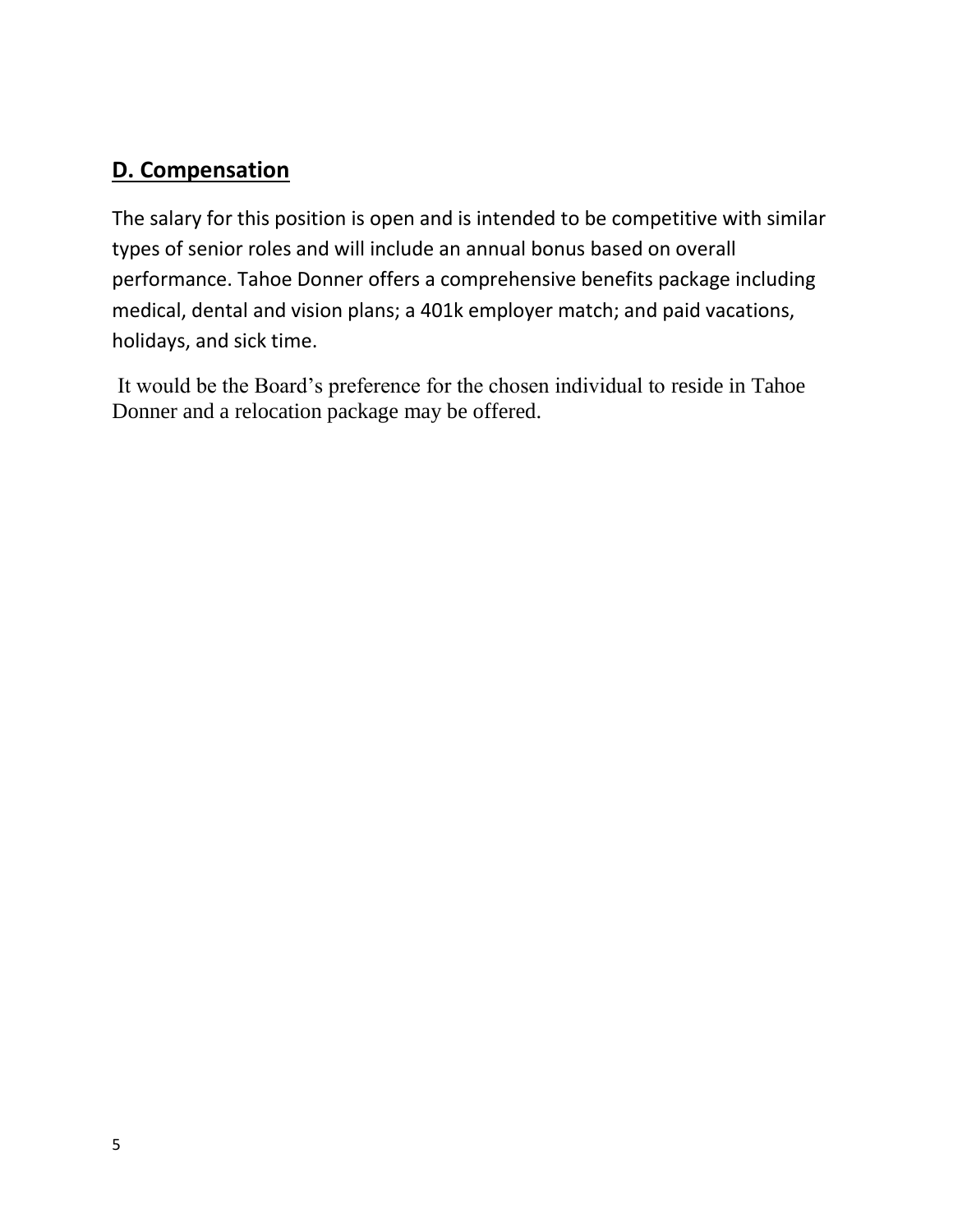# **Tahoe Donner General Manager**

### **Preliminary Job Description Attachment**

### **Specific General Manager Duties – direct and delegated**

#### **1) Business Strategy Development**

Stays current with industry trends and monitors strengths and weakness of competition; explores opportunities; develops business plans designed to maximize member satisfaction and profitability; ensures business plans are aligned with Board and Committee objectives.

#### **2) Business Strategy Execution**

Executes business plans designed to maximize member satisfaction and achieve financial goals; ensures that business plans and employees are aligned with business strategies; holds leadership team accountable for successful delivery of business plans; experiments with new ideas and takes calculated risks to improve member satisfaction and profitability; evaluates the success of business strategies to inform future business plan enhancements; continually ensures business plans and actions have a positive impact on Tahoe Donner performance.

#### **3) Talent Management and Organizational Capability**

Creates a cohesive and high-performing Senior Team that continuously strives for positive results and improvement; coaches the Senior Team by providing specific feedback and holds them accountable for performance; creates learning and development opportunities for employees; creates and effectively executes development plans for direct reports based on their individual strengths, development needs, and career aspirations; ensures all managers are doing the same for their direct reports; identifies resource needs to strengthen the overall team; creates succession plans for future job openings; actively supports the staffing process; ensures effective work processes, systems and teamwork are in place to maximize individual and overall Tahoe Donner performance.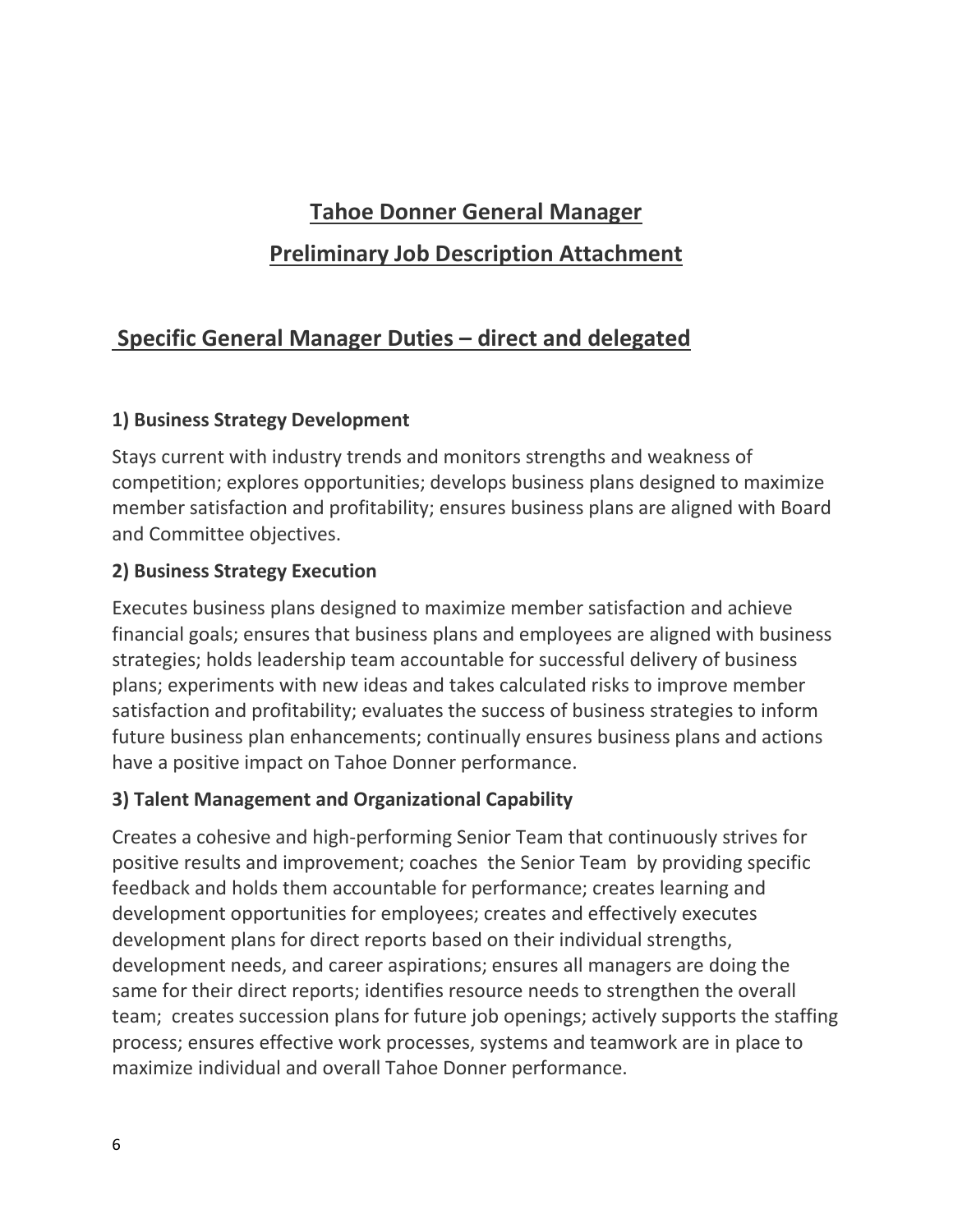#### **4) Business Information Analysis**

Reviews business-related data such as market share, financial performance, inventory, employee engagement, and customer satisfaction; analyzes business information to proactively address changing market conditions; ensures the Association operates within budgetary guidelines, and achieves profit margin goals; uses business information to identify indicators of product and service successes and opportunities for improvement; integrates business information into business plans.

#### **5) Employee and Labor Relations**

Verifies that all employees are treated fairly, and with respect; builds rapport with employees by fostering an environment of open communication and spending time with employees on the frontlines; makes him or herself available to employees ("open door policy"); verifies that pay and benefits are appropriate for labor market; celebrates the success of employees in a public way; works with Human Resources to maximize employee engagement and monitor local labor environment to address issues as needed.

#### **6) Revenue Management**

Works with the Senior leadership team, the Board and Committees to develop effective pricing strategies, balancing seasonality, economy, member segments, business objectives and customer satisfaction; establishes revenue strategy that supports the Association's position in the local market; ensures demand forecasting and sound revenue practices are in place to maximize yield; identifies ways to grow revenue by researching and staying aware of competitor strategies; controls labor and capital expenses.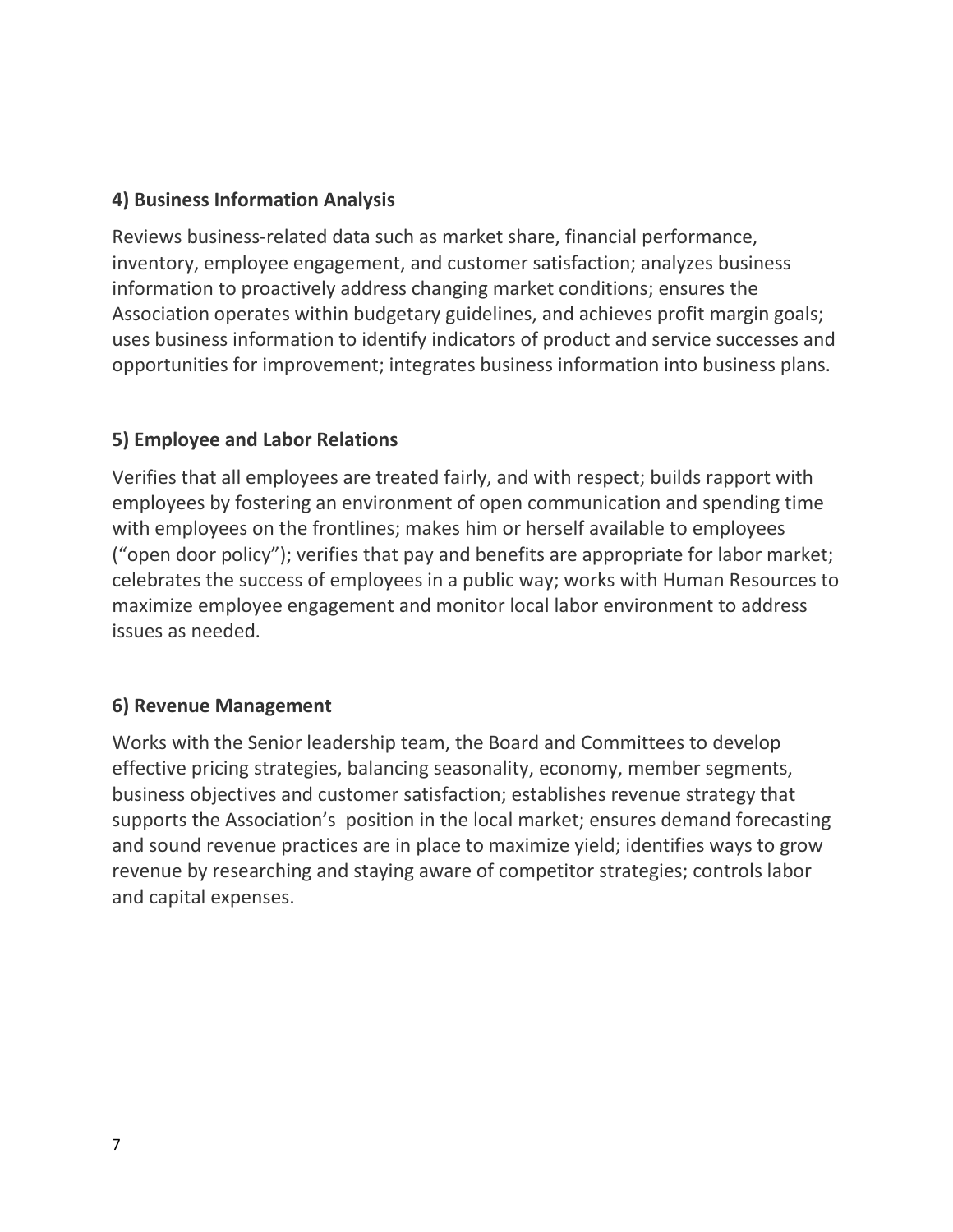#### **7) Member Relations**

Builds strong rapport with the Tahoe Donner membership through proactive and ongoing communication on a frequent basis to obtain feedback regarding their experiences and concerns; is a good listener and facilitator; is calm and diplomatic; can say "no" without offending people; keeps members informed of brand initiatives in effective ways and provides members with in-depth analysis of performance, incorporating financial and employee business data; manages an effective balance between member interests and public interests and develops solutions that create value for the membership; develops and effectively promotes ideas for improving service and profitability to the membership; utilizes member and guest feedback to recognize outstanding employee service performance and improve service delivery; emphasizes and holds leadership team accountable for addressing service failures or potential service failures, and for developing innovative ways to exceed member expectations; establishes presence in the market by actively promoting an exemplary brand image, involving oneself in the local community, and by developing strategic alliances with local officials, businesses, and members; Is able to take input from accomplished homeowners that emanate from the business and governmental worlds.

#### **8) Company/Brand Policy, Procedures, and Standards Compliance**

Verifies Association compliance with legal, safety, operations, labor, covenant and service standards; conducts both routine and short-notice quality assurance audits with specific departments; holds employees accountable for performing audits on a regular basis; conducts detailed walk-throughs to ensure building, public areas, kitchen, and grounds are well-maintained, safe, and meet or exceed member expectations; validates that employees are appropriately trained and performing to standard.

#### **9) HOA Management**

Is familiar with and able to lead a Home Owners Association in which certain legislative issues need to be adhered to in a timely manner while actively managing the overall business in a strategic and operating manner